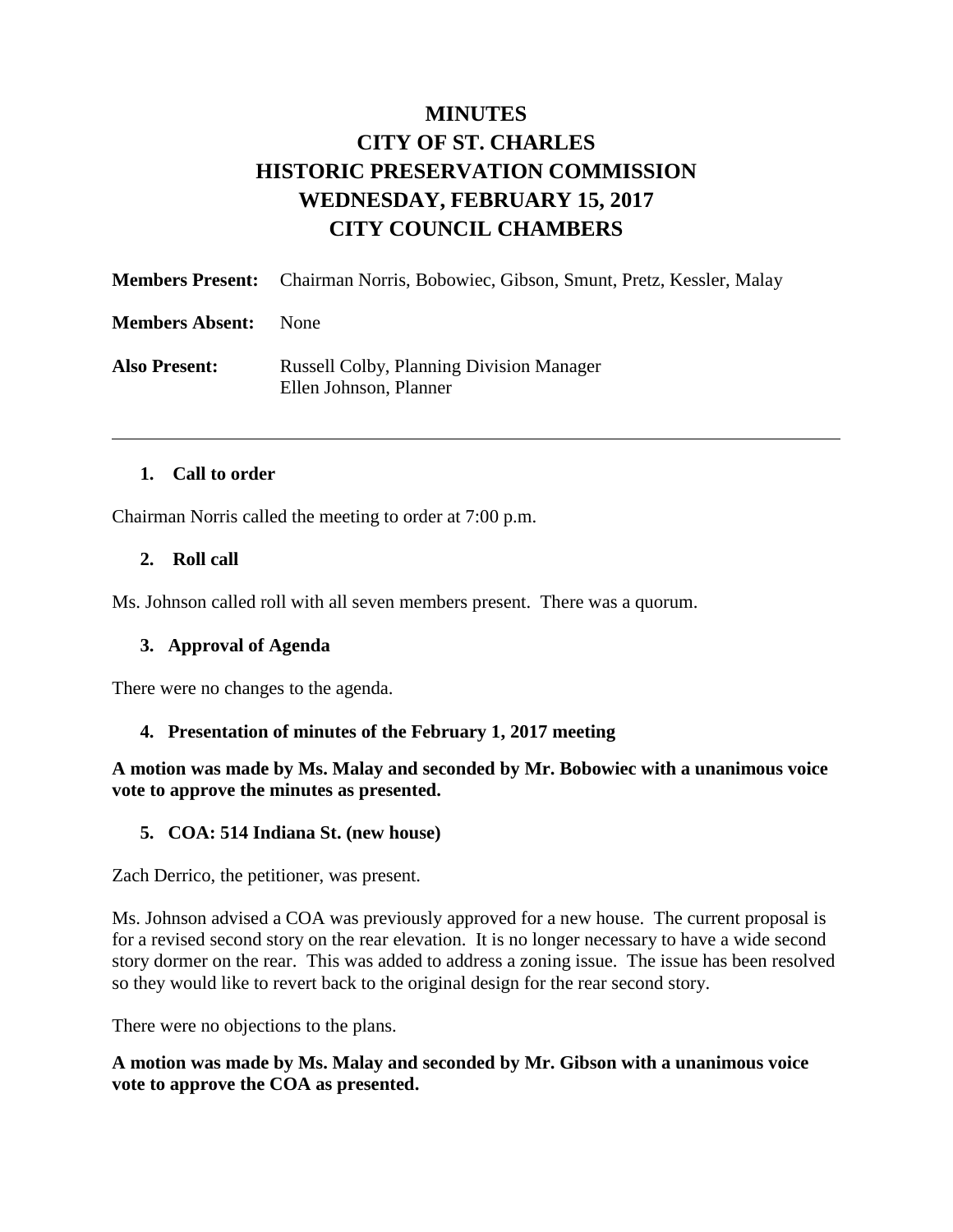Historic Preservation Commission Minutes – February 15, 2017 Page 2

## **6. Discussion Item: 218 Indiana St.**

Laura Almasan was present.

Ms. Almasan said she is considering purchasing the property. Her plans include making this into a two-unit, side-by-side, duplex in a slightly more modern style than what is currently there. She would like to begin with a completely new structure. She provided a rendering of a new structure as an example of the architectural style she would like to pursue.

Dr. Smunt provided some background on the current style of the house. He supported the demolition of the building and the new two-unit option, but noted she will want to be sensitive to the existing architectural style of the neighborhood and incorporate some of those elements into the new design.

Commissioners stated agreement with Dr. Smunt. Some stated the rendering Ms. Almasan provided for the new structure is too modern in style for the neighborhood.

Mr. Bobowiec suggested using more natural siding such as cedar or cement board versus vinyl.

The Commissioners suggested Ms. Almasan return for further guidance when she has more definite plans for the structure.

# **7. Preliminary Review: 107-109 E. Main St. (George's)**

Peter Suhr, Director of Public Works for the City of St. Charles, and Tom Tristano, from Prairie Forge Group, were present.

Mr. Suhr said the City purchased the property that is known as the former George's Sport Building in 2012. The intent was for it to be used for the possible future expansion of the Arcada Theatre. Mr. Suhr said the Public Works department manages the upkeep of all City facilities and this building falls under their responsibility. The City has monitored this building since 2012 and has done some safety modifications. However, the building has deteriorated to the point where it would require significant funds to renovate, watertight it, or demolish it. Mr. Suhr said the Prairie Forge Group was hired to study the possibility of properly making the building watertight and gutting it or demolishing it to get the site ready for development.

Chairman Norris asked what the City would like to have done with the building. Mr. Suhr said that would be a decision for City Council to make. Public Works is only interested in taking care of a deteriorating building, or getting it safe and ready for future development.

Mr. Tristano said Prairie Forge has been involved with this property for the past five years. He gave a presentation which included site conditions, building conditions, and options. The site contains an approximately 70 ft. x 50 ft. building known as the George's Sport Building, a courtyard, and an alleyway which contains a large amount of common utilities.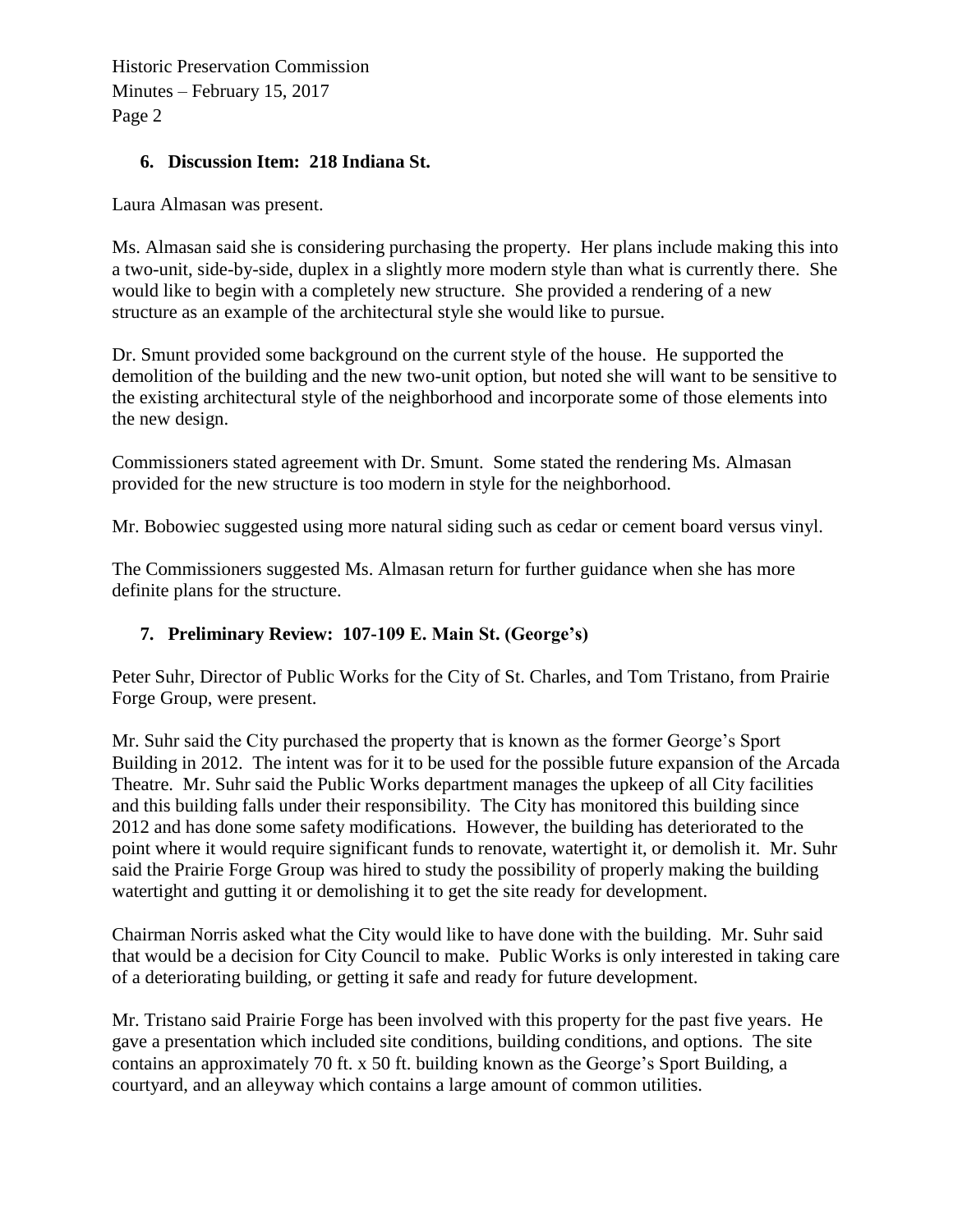Historic Preservation Commission Minutes – February 15, 2017 Page 3

Mr. Tristano said one key element of the study they looked at was that this property would be the most significant asset to the Arcada theatre. They need space and utilities. Therefore, this was one conclusion they presented to City.

The findings/recommendations of the Watertight Option are as follows:

- Address/solve the water seepage issues
- Address/solve the structural deficiencies
- Replace the roof and roof insulation
- Remove the interior finishes mold
- Replace the doors/windows/entries
- Repair brick walls and roof parapets
- Without a tenant or occupant there are no interior finishes or the ability to conform to a code compliant building or meet any MEP upgrades

The estimated cost of this option is \$1.10M.

The findings/recommendations of the Building Demolition Option are as follows:

- Address/solve the site water seepage issues
- Relocate the overhead utility/storm lines
- Address "Party Wall" influences:
	- $\triangleright$  Structural walls, pockets, & future
	- $\triangleright$  Weatherproofing below/above
	- Legal "Party Wall" agreement
- Structural bracing temporary & permanent
- Site access restrictions requires "Hand" demolition techniques
- Basement to be filled-in for an "open space"
- Add lighting, signage, and site furnishings

The estimated cost of this option is \$900K.

Mr. Tristano explained the reason this is so costly is due to site/access restrictions, drainage conditions, overhead utility lines, structural influences, party walls, and demolition methods.

Mr. Tristano said the only benefit of the watertight option would be to preserve a building and keep a downtown façade. The second option opens up the site for future use and is less expensive. It allows for nearly immediate use of the site once the building is torn down. Mr. Tristano noted the second option also provides short term improvements to the site with maximum flexibility for future development.

Chairman Norris asked if the Commissioners had any thoughts on fixing the existing elevation.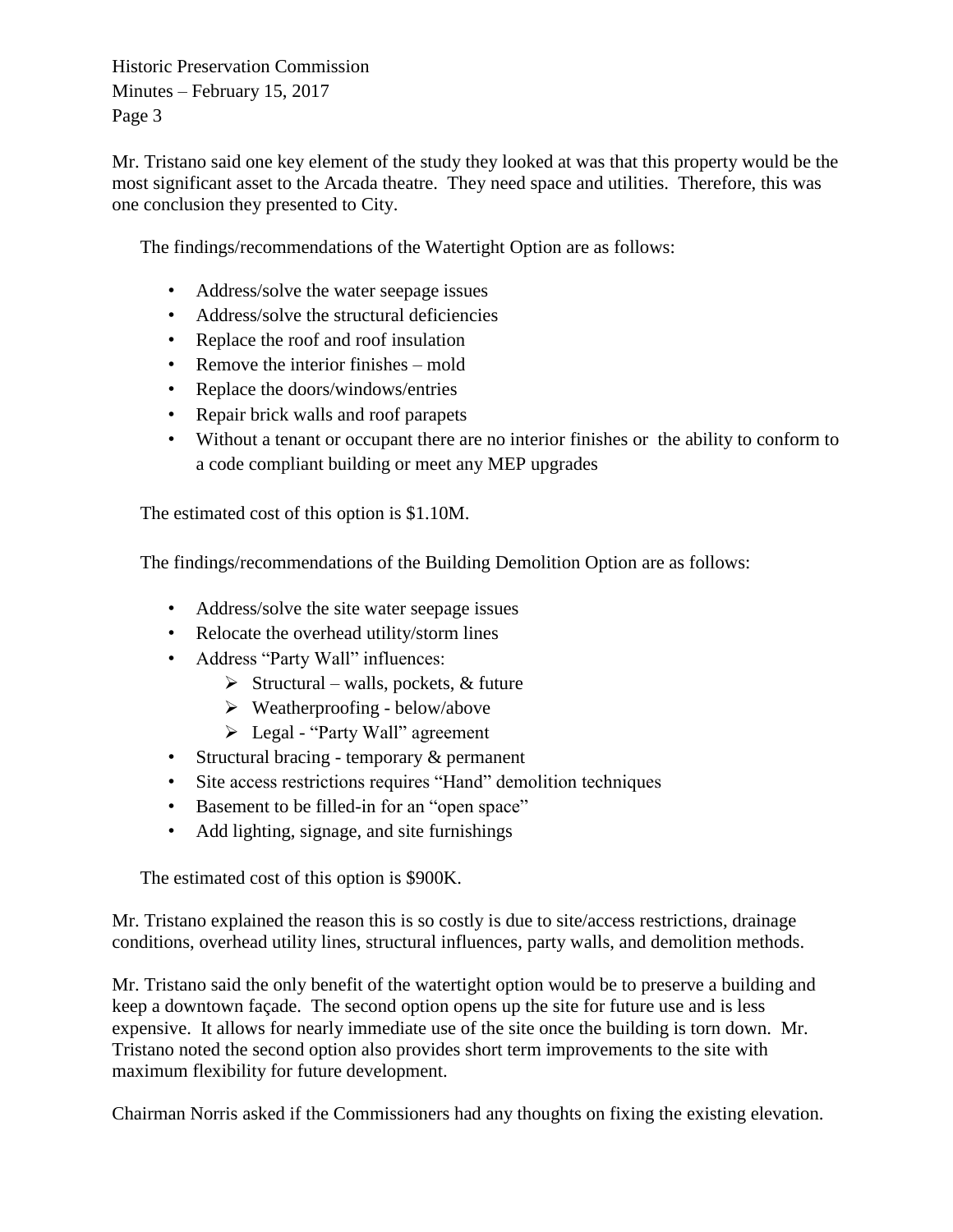Mr. Bobowiec said if they left a shell someone could go in and begin a renovation.

Ms. Malay said the City has preservation ordinances in place and should be setting an example of preservation; especially in such a predominant location. She also felt the renovations being proposed were positive and would give someone a clean slate to begin future renovation.

Mr. Gibson agreed with Ms. Malay and also noted the building is part of what forms the vista of Main Street and not having it there would be significant.

Mr. Pretz was fine with all the repairs needed and said by keeping the shell the City would be setting an example of "heritage" as noted in the mission statement. He also felt the costs of each option were probably a bit closer together than stated and keeping the building shell may actually be the less expensive option.

Dr. Smunt was in favor of stabilizing the building and keeping it until a future use presents itself. He said the reason the City purchased the building was for the potential expansion of the Arcada Theatre. He felt that was still a valid reason to keep it. He also noted the building had a lot of history and was part of the whole look of Main Street.

Mr. Kessler said he preferred to preserve the façade and fix the shell in an effort to keep the streetscape intact.

Chairman Norris asked for feedback on keeping the front elevation up, but removing the back of the building.

Mr. Kessler said he would hate to see the back space empty, especially in the downtown area next to the Arcada.

Dr. Smunt said he does not support demolition unless he knows what is going to take its place. He does not think this is a good place for a plaza and questions how much it would be used in this location.

Mr. Pretz said both options are basically \$1M. If only the front façade is left, the City will have a difficult time selling what's left to a prospective buyer because the buyer will face increased costs to finish the build-out.

Mr. Gibson felt a gutted building would have more value than a vacant lot. He said they were already limited in authentic historic storefront space and to lose this structure would be a poor choice. However, on the other hand, he said the building would be more sellable if they gutted the whole thing and left the middle open except for what's needed for support purposes. This would allow the next buyer to have a blank slate that they could build out to their liking.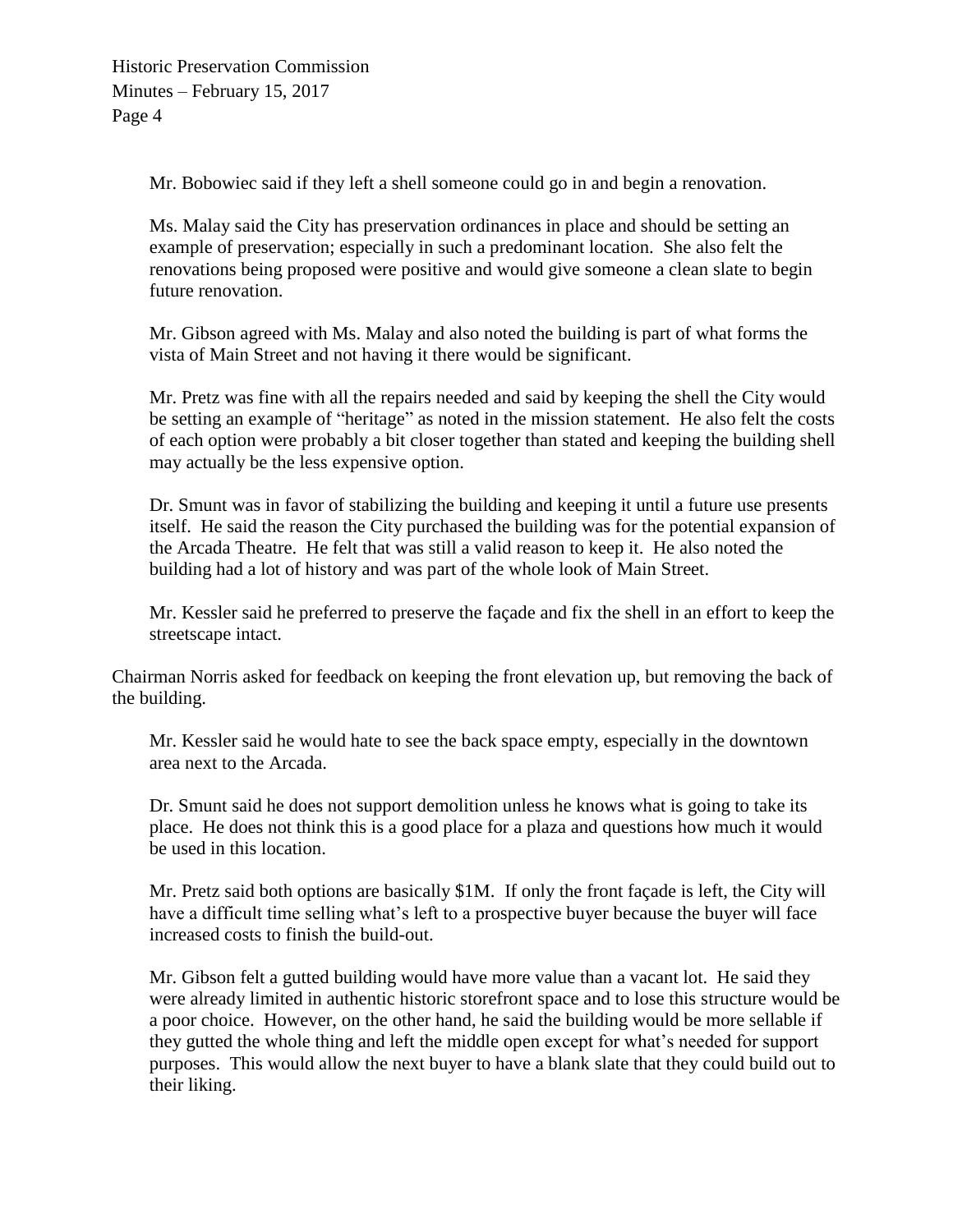Ms. Malay said keeping just the front façade is worthless. She said she would prefer to see the whole building stay. She felt a gutted building would be more enticing to a future buyer.

Mr. Bobowiec preferred the gutted shell. He suggested the City needs to have a plan before they spend any money on either option. He would hate to see it sit for several more years without anything being done with it.

The Commissioners discussed their responsibility in this matter as it relates to the historic preservation ordinance.

Dr. Smunt said he hoped the City would keep the building. He also noted if there were any unique architectural elements inside the building, he would like them salvaged.

Mr. Bobowiec asked if the City set a timeline for when they would give up on having the Arcada utilize the space. Mr. Tristano said there may be some interest from the theatre, but the City would need to say they can't wait forever.

Mr. Bobowiec suggested an alternative option which includes only putting another \$250K- \$300K into the structure to fix the roof and remediate the mold, and then put it up for sale. He felt they might be able to get a buyer who would like to do the renovation, but didn't think they would ever recoup \$1M if it's a gutted shell.

# **8. Additional Business and Observations from Commissioners or Staff**

Dr. Smunt reminded the group of the Preservation Partners event on February 25<sup>th</sup>. Dr. Smunt, Chairman Norris, and Mr. Pretz will be attending.

Mr. Bobowiec asked if there was any update on fixing the flashing at 408 Walnut St. Mr. Colby stated the new owners were made aware of what needs to be corrected and were given an extension to do the work.

Mr. Pretz mentioned he has been in contact with two separate homeowners who are interested in landmarking their homes.

Ms. Malay asked when the Pottawattamie Tour will take place. Mr. Colby said it will be in April or May. Mr. Gibson noted the History Museum's Trolley Tour will be held on April 22<sup>nd</sup>.

## **9. Meeting Announcements: Historic Preservation Commission meeting Wednesday, March 1, 2017 at 7:00 P.M. in the Committee Room.**

## **10. Public Comment**

## **11. Adjournment**